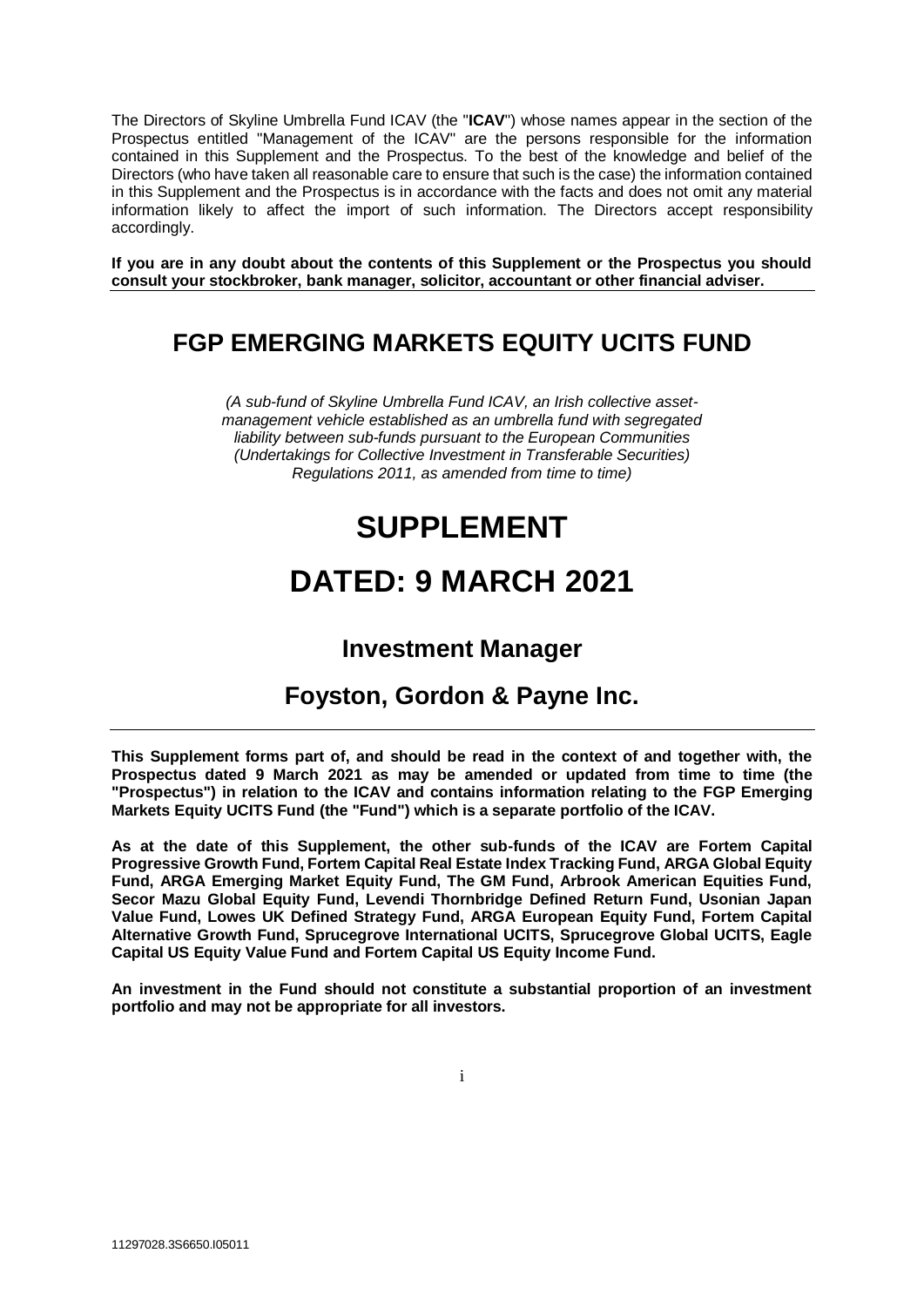# **TABLE OF CONTENTS**

| <b>CLAUSE</b> | <b>PAGE</b> |
|---------------|-------------|
|               |             |
|               |             |
|               |             |
|               |             |
|               |             |
|               |             |
|               |             |
|               |             |
|               |             |
|               |             |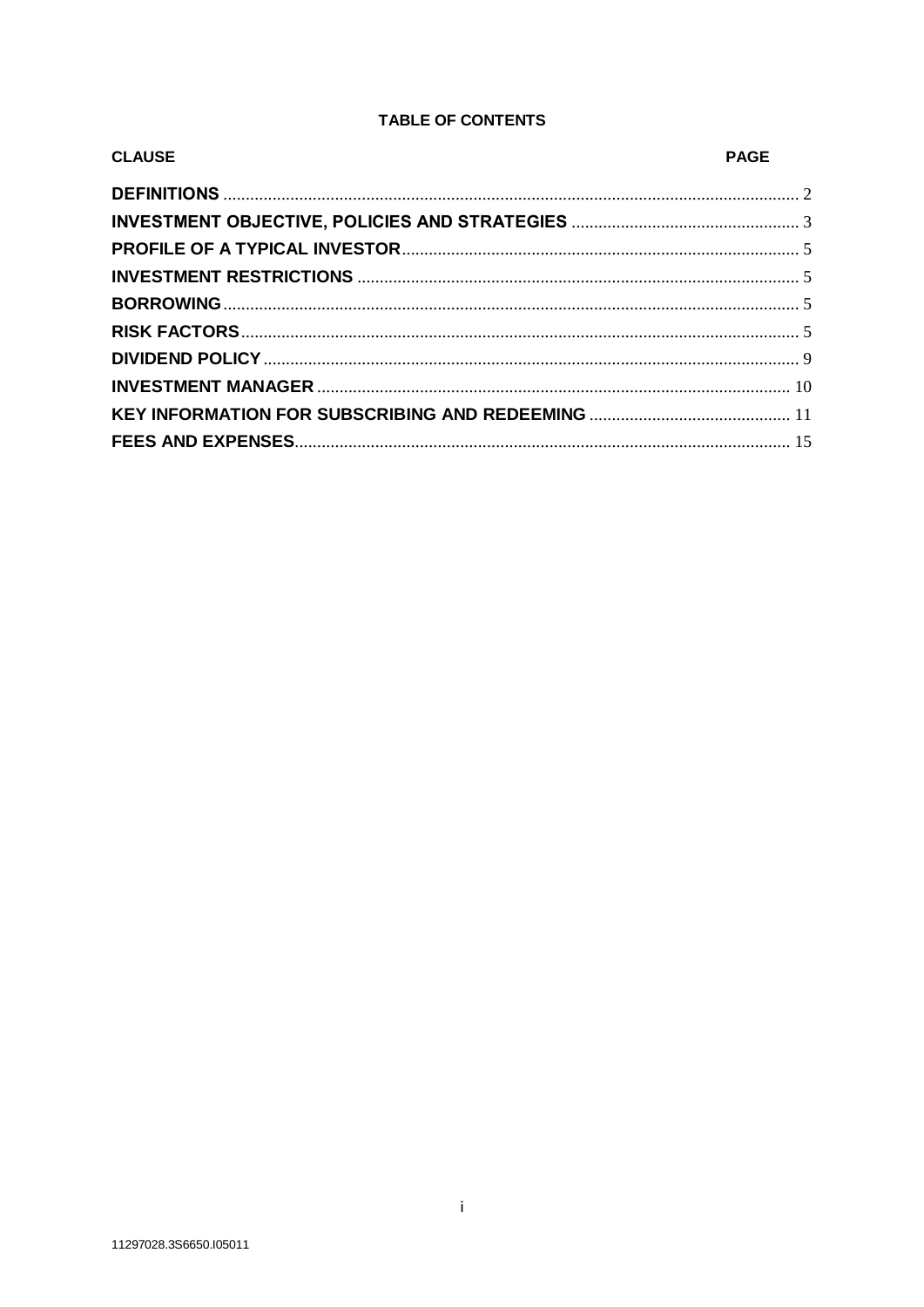# **DEFINITIONS**

<span id="page-2-0"></span>

| "American Depository Receipt" | Means a negotiable security which represents securities of a<br>company which trades in the US financial markets.<br>American Depository Receipts are denominated and pay<br>dividends in USD and may be traded like regular shares of stock.                                                                                               |
|-------------------------------|---------------------------------------------------------------------------------------------------------------------------------------------------------------------------------------------------------------------------------------------------------------------------------------------------------------------------------------------|
| "Emerging Markets"            | Means any country which, at the time of investment, is categorised<br>by the World Bank, International Monetary Fund and International<br>Finance Corporation as "developing" or is a country included in<br>the International Finance Corporation Free Index or the Morgan<br>Stanley Capital International Emerging Markets Index.        |
| "Global Depository Receipt"   | Means a negotiable security backed by shares purchased in<br>various companies. The Global Depository Receipts are issued by<br>depositary banks and are traded on local exchanges. The Global<br>Depository Receipts are commonly used to invest in companies<br>from developing or emerging markets by investors in developed<br>markets. |
| "New Issues"                  | Means any equity securities which are sold or distributed as part<br>of an initial public offering of securities.                                                                                                                                                                                                                           |
| "Recognised Markets"          | Means stock exchanges and regulated markets which meets with<br>the regulatory criteria (regulated, operate regularly, be recognised<br>and open to the public), as listed in Markets in Appendix 1 of the<br>Prospectus.                                                                                                                   |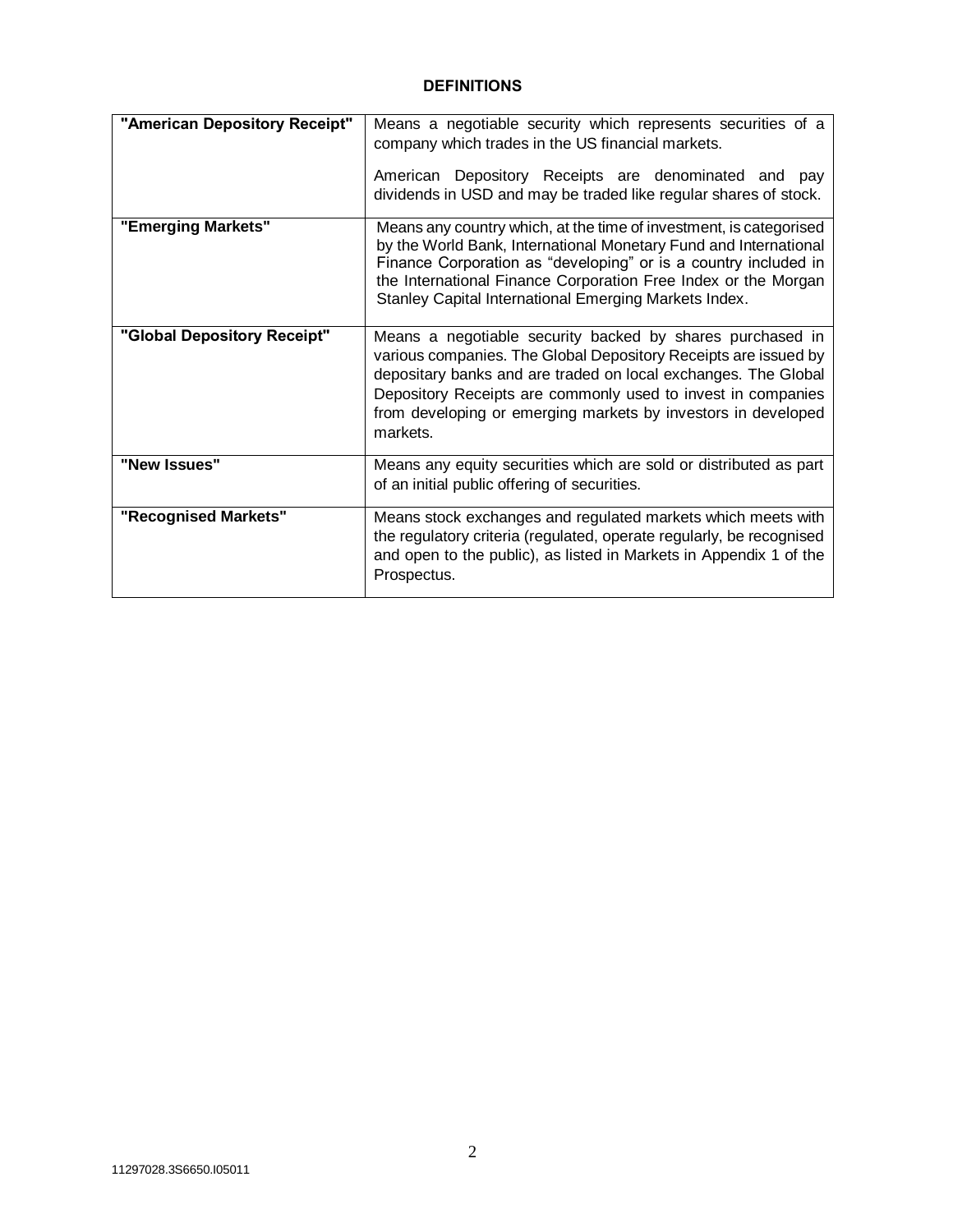# **INVESTMENT OBJECTIVE, POLICIES AND STRATEGIES**

#### **Investment Objective**

<span id="page-3-0"></span>The Fund aims to generate a total investment return through long-term capital growth as well as dividend and other income (for example interest income from money market instruments), in excess of the MSCI Emerging Market Index (the "**Index**") by investing on a long only basis in a diversified mix of Emerging Markets equity securities. The Fund's objective is to exceed the return of the Index by over 300bps over a five-year period.

The Index aims to capture emerging market representation across Emerging Markets globally. The Index is weighted using the market capitalisation of each company. Additional information in respect of the Index can be obtained from the following official websites: <https://www.msci.com/end-of-day-data-search> (Market: Emerging Markets, Currency: USD, Abbreviation: EM (Emerging Markets)) and [https://www.msci.com/emerging-markets](https://protect.mimecast-offshore.com/s/tR1VCoQlREhKWw77H1rAWP?domain=msci.com) .

#### **Investment Policy**

In order to achieve its investment objective, the Fund will primarily invest in eligible equity investments, which are listed or traded on a Recognised Markets, including publicly-listed common and preferred shares, debentures convertible into common or preferred shares, American Depository Receipts and Global Depository Receipts. The Fund invests directly in a diversified portfolio of stocks, generally with a market capitalization ("**market cap**") greater than \$2 billion. Investments of any holding cannot exceed 10% of the company's market cap. The minimum market cap for any one holding is \$100 million at the time of purchase.

The Fund aims to be fully invested at all times and will limit cash investments to 10% of the Net Asset Value of the Fund. However, there may be periods, pending reinvestment, or cash flows, where the Fund may invest over 10% of its Net Asset Value on a short-term basis in cash, cash equivalents and Money Market Instruments (including, but not limited to, cash deposits, treasury bills, commercial paper and certificates of deposit).

Each security is limited to a maximum weighting of 10% of the Net Asset Value of the Fund. The top ten listed stocks are limited to 60% of the Fund's Net Asset Value, which is subject to the single issuer limit under the Regulations. The stock selection process is detailed below in the section entitled "Investment Strategy".

The Fund will be diversified by region, country, sector and company holdings. The Fund will seek to invest in Emerging Markets in the Americas, plus countries from Europe, Middle East, Africa and Asia Pacific.

The Fund aims to have holdings in a minimum of five of the eleven Global Industry Classification Standard (GICS) sectors at any given time. The GICS sectors are energy, materials, industrials, consumer discretionary, consumer staples, financials, healthcare, information technology, communication services, unities and real estate. In this regard, investors should note that the chosen GICS sectors may change from time to time as investment opportunities arise. There is no minimum investment requirement within a sector. Total investments in any sector may not exceed 40% of the Fund's Net Asset Value.

The Fund must be invested in a minimum of six countries. Investments in individual countries may not exceed the greater of 30% of the Fund's Net Asset Value or the Index country weighting plus 10% of the Fund's Net Asset Value.

Under normal market conditions, it is expected that the Fund will hold equity securities of approximately 30 to 60 different Emerging Markets companies.

It is not the current intention for the Fund to use financial derivative instruments ("**FDIs**") and the Fund will not do so until a risk management process has been submitted to the Central Bank.

The Fund is actively managed in reference to the Index as its performance is compared to the Index in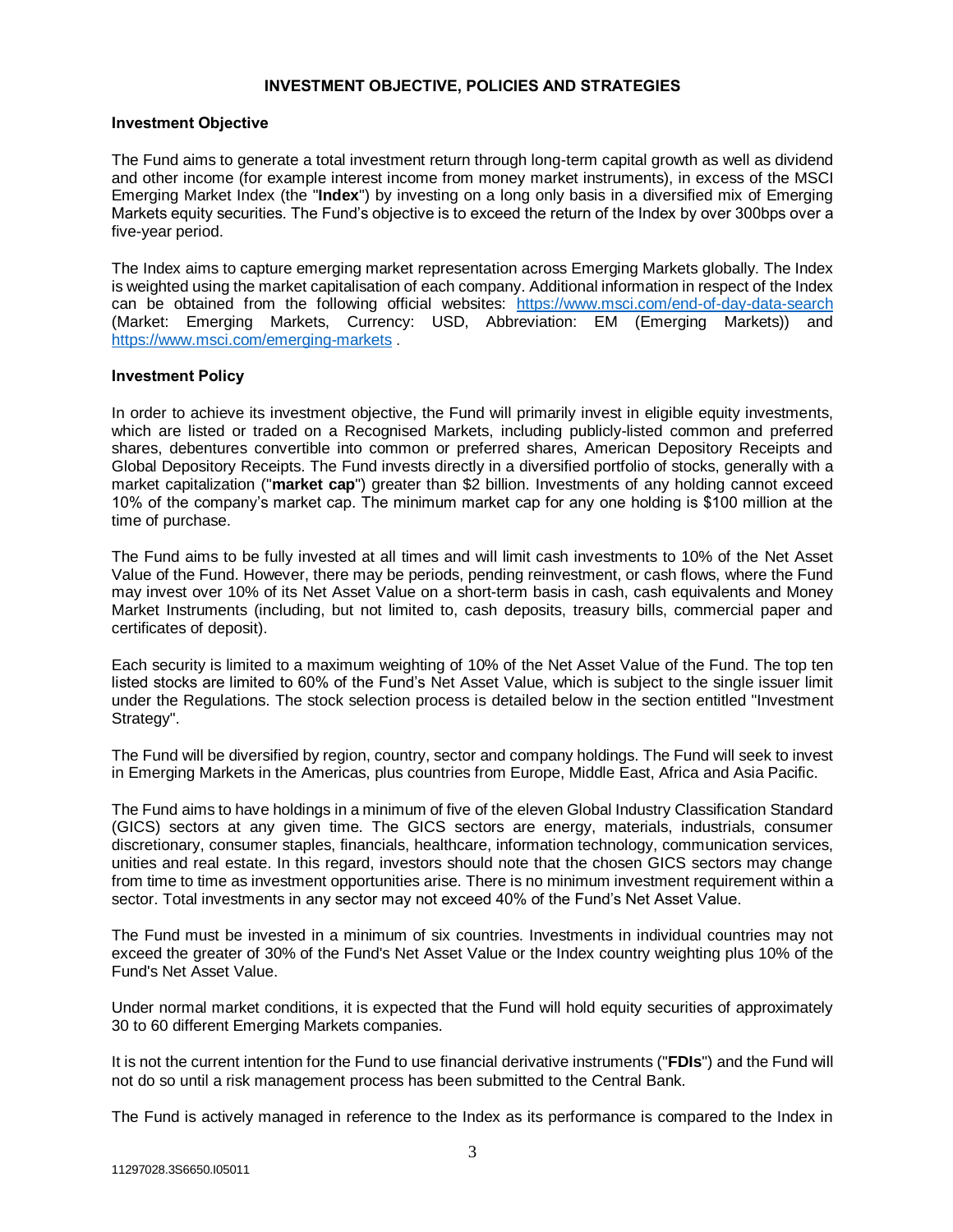marketing materials. Investments in the portfolio are not specifically selected from the constituents of the Index, hence the Fund's investment policy is in no way constrained and the degree of deviation from the Index may be significant.

#### **Investment Strategy**

The Fund employs a long-term, bottom-up, value-oriented approach to security selection. The Investment Manager is of the belief that superior investment returns are achieved by taking a long-term, bottom-up, value-oriented approach to investments based on detailed fundamental research and analysis. The Investment Manager, supported by the Fund's research team within the Investment Manager, is responsible for security selection and portfolio construction within the Fund's diversification and risk control guidelines.

The research and analysis performed within the Investment Manager as part of the security selection process involves the following: (i) analysis of published financial statements, (ii) collection and analysis of information available (including industry data, sell-side research, etc.), (iii) interviews with management of the relevant company, peers and related companies, (iv) comparison with global companies and (v) internal discussions amongst the investment team. This research and analysis process is proprietary to the Investment Manager and that the Fund's research team is part of the Investment Manager.

The Investment Manager's strategy is to take a contrarian approach: buying when others are selling and selling when others are buying. Its goal is to operate an actively managed portfolio of between 30 to 60 stocks with a sharp focus on both quality and value. The Investment Manager's analysts evaluate business quality first, and target companies must meet its quality standards in order to qualify for an investment. This focus is exemplified by high-quality earnings, predictable cash flows and a strong financial trackrecord. Valuation is the key focus and is the primary determinant of long-term outperformance. The Investment Manager invests using a strict discipline and transacts with the market at normal commercial rates. All stocks must meet the strict criteria as set out herein in order to be included in any of the Investment Manager's portfolios.

The Investment Manager takes a bottom-up, value-oriented approach to select the companies it expects will outperform over the long-term. The representation of industries within its portfolios is a by-product of its bottom-up, value-oriented process. In addition, the Investment Manager does not look at the global economy to select its companies. Instead, it selects companies that will be the most resilient regardless of how the economy performs.

In terms of stock selection, the Investment Manager seeks to select stocks in the highest quality companies in Emerging Markets that exhibit characteristics such as:

- Established financial track records (10+ years)
- Sound balance sheets
- High projected returns

The Investment Manager uses a value style whereby it seeks to purchase high-quality companies which are available for sale at reasonable prices. It look for companies with proven management teams, as demonstrated by their track record, that deliver successful strategies, but which are suffering from what the Investment Manager considers to be temporary setbacks.

The Investment Manager generally will sell all or part of the Fund's holdings in a particular equity security if:

- a) the equity security no longer meets the Fund's investment criteria; or
- b) it is determined to be in the best interests of the Fund, for example, where the Investment Manager has determined that the security has reached its valuation point and it is appropriate to sell the security at this time.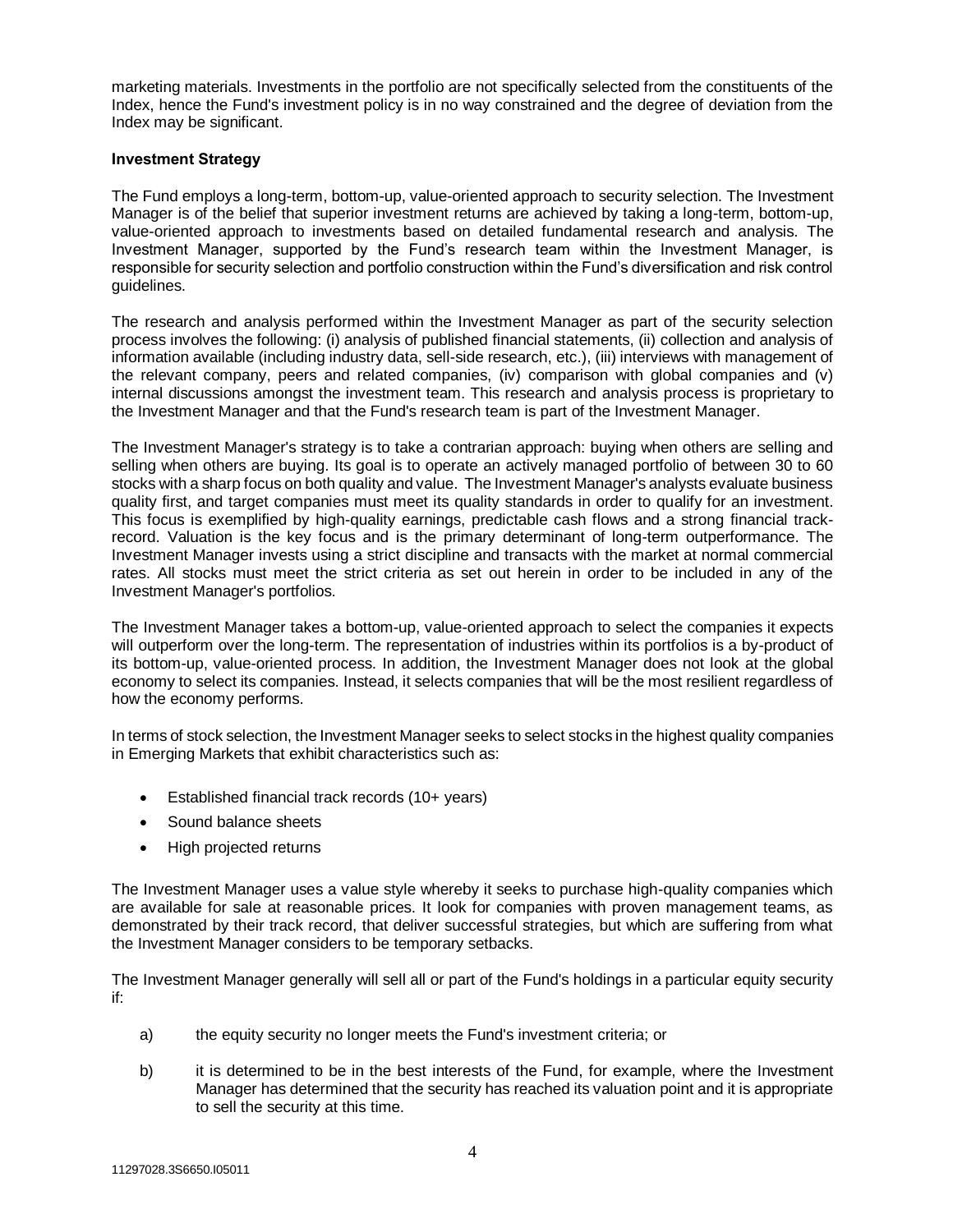#### **Sustainable Investments**

For the purposes of Article 6 of Regulation (EU) 2019/2088 of the European Parliament and of the Council of 27 November 2019 on sustainability‐related disclosures in the financial services sector (the "**Disclosures Regulation**"), while the Investment Manager takes into account sustainability risks in respect of environmental, social and governance ("**ESG**") factors more generally, the Fund is focused on primarily investing in eligible equity investments, which are listed or traded on a Recognised Markets, including publicly-listed common and preferred shares, debentures convertible into common or preferred shares, American Depository Receipts and Global Depository Receipts, so ESG factors are not taken into account. Further, the Investment Manager has determined that sustainability risks are currently not likely to have a material impact on the returns of the Fund. As the sustainability and ESG initiatives are currently evolving, the Investment Manager may consider it appropriate to integrate sustainability risks into their investment decisions for the Fund in the future and this disclosure will be updated in accordance with the Disclosures Regulation to reflect any such decision.

# **Limited Recourse**

A Shareholder will solely be entitled to look to the assets in respect of all payments in respect of its Shares. If the realised net assets of the Fund are insufficient to pay any amounts payable in respect of the Shares, the Shareholder will have no further right of payment in respect of such Shares nor any claim against or recourse to any of the assets of any other Fund or any other assets of the ICAV or to any of the directors or officers of the ICAV.

# **PROFILE OF A TYPICAL INVESTOR**

<span id="page-5-0"></span>The Fund is suitable for retail investors wishing to attain the defined investment objectives set out herein and who understand the risks and volatility associated with investing in Emerging Markets.

# **INVESTMENT RESTRICTIONS**

<span id="page-5-1"></span>The general investment restrictions set out in the Prospectus under "Investment Restrictions" are deemed to apply at the time of purchase of investments. If such limits are exceeded for reasons beyond the control of the ICAV, or as a result of the exercise of subscription rights, the ICAV must adopt, as a priority objective, the remedying of the situation, taking due account of the interests of Shareholders.

#### **BORROWING**

<span id="page-5-2"></span>In accordance with the general provisions set out in the Prospectus under "Borrowing and Lending Powers", the Fund may borrow up to 10% of its total Net Asset Value on a temporary basis and not for speculative purposes.

#### **RISK FACTORS**

<span id="page-5-3"></span>**Investment in the Fund carries with it a degree of risk including, but not limited to, the risks described in the Prospectus under "Risk Factors".** These investment risks are not purported to be exhaustive and potential investors should review the Prospectus and this Supplement carefully and consult with their professional advisers before making an application for Shares. There can be no assurance that the Fund will achieve its investment objective. The following additional risks apply to the Fund:

**The value of investments and income from them can go down as well as up (this may partly be the result of exchange rate fluctuations in investments which have an exposure to foreign currencies) and investors may not get back the full amount invested. An investment in the Fund should not constitute a substantial proportion of an investment portfolio and may not be appropriate for all investors.** 

In addition, Shareholders should note that:

a) The Fund's exposure is linked to the performance of the Fund's assets. The Fund is therefore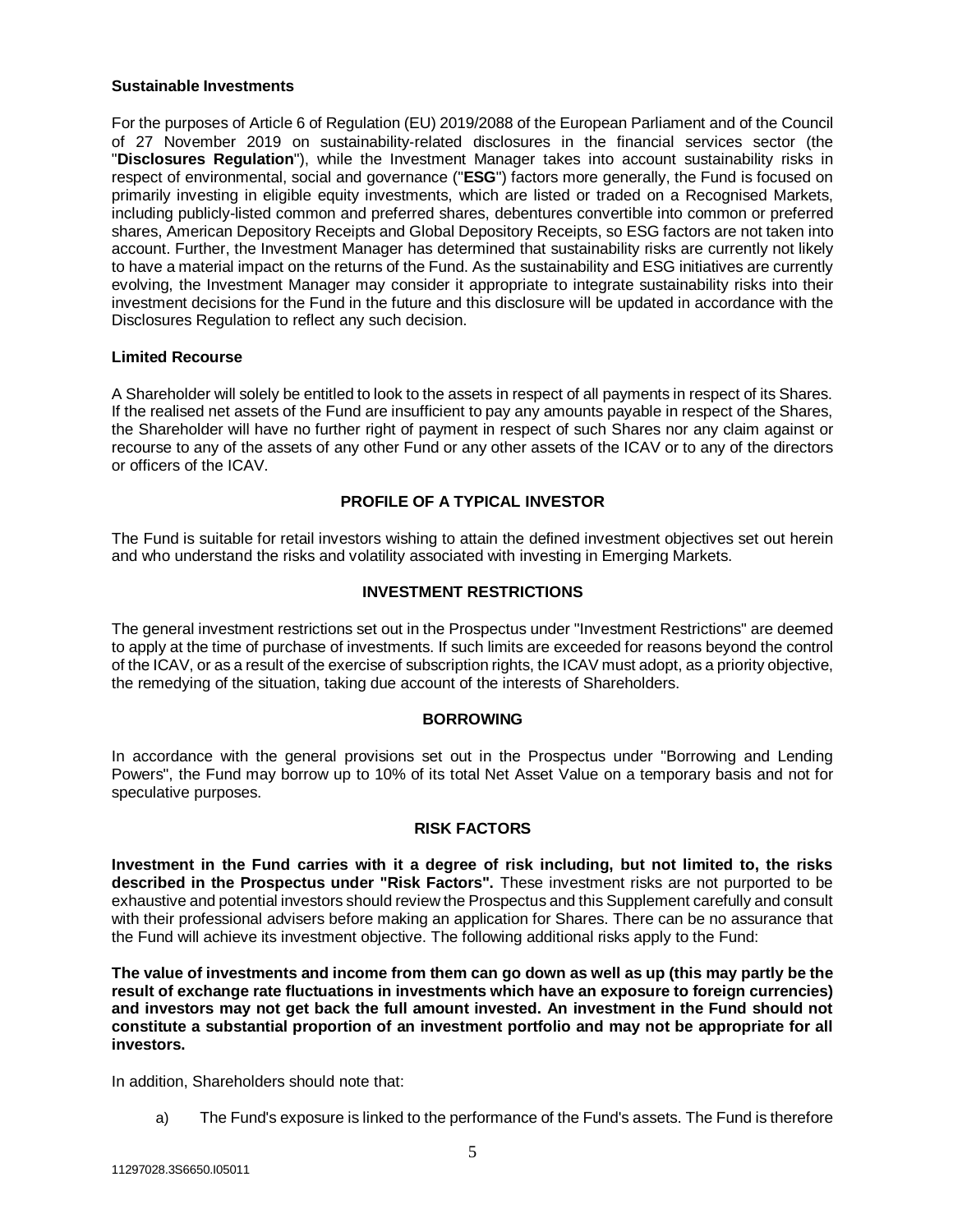exposed to general market movements and trends in equities which are occasionally partially affected by irrational factors. Such factors may lead to a more significant and longer lasting decline in prices affecting the entire market.

- b) This Fund is not capital protected nor is it guaranteed. In certain market conditions, the Fund may be faced with losses. Such market conditions could mean that investors could, in certain circumstances, face minimal or no returns, or may even suffer a loss, on such investments.
- c) The sub-funds of the ICAV are segregated as a matter of Irish law and as such, in Ireland, the assets of one sub-fund will not be available to satisfy the liabilities of another sub-fund. However, it should be noted that the ICAV is a single legal entity which may operate or have assets held on its behalf or be subject to claims in other jurisdictions which may not necessarily recognise such segregation. There can be no guarantee that the courts of any jurisdiction outside Ireland will respect the limitations on liability as set out above.

#### **Risks Associated with Reliance on the Investment Manager**

The management of the investments of the Fund will be vested exclusively with the Investment Manager. Persons should not invest in the Fund unless they are willing to entrust all aspects of the management of the Fund and its investments to the complete discretion of the Investment Manager. Here are some of the risks an investor should consider:

#### *Conflicts of Interest*

Decisions made by the Investment Manager will be subject to a number of inherent conflicts of interests. Before investing, prospective investors should review "Conflicts of Interest" in the Prospectus.

#### *Investment Selection*

The success of the Fund's investment strategy will depend on the management, skill and acumen of the Investment Manager. Investors will have no opportunity to select or evaluate in advance any of the Fund's investments or strategies.

#### *No Input into Fund Affairs*

Except for the voting rights attaching to only the Voting Shares, investors will have no right to take part in the conduct, management, operation or control of the Fund or the Fund's business.

#### *Reliance on Management*

There can be no assurance that all of the personnel of the Investment Manager will continue to be associated with the Investment Manager for any length of time. The loss of the services of one or more employees of the Investment Manager could have an adverse impact on the Fund's ability to realise its investment objective.

#### *Valuations of Fund Investments*

The Fund's investments will be valued in accordance with the terms of the Instrument for the purposes of calculating, among other things, the Net Asset Value of the Fund and, thereby, fees of the Investment Manager, Administrator and Depositary. The value assigned to an investment at a certain time in accordance with the Fund's valuation procedures may differ from the value that the Fund is ultimately able to realize. In such a case, any fees paid will not be subject to reversal.

#### **Risks Associated with the Fund's Investment Strategy**

#### *Availability of and Ability to Acquire Suitable Investments*

While the Investment Manager believes that many attractive investments of the type in which the Fund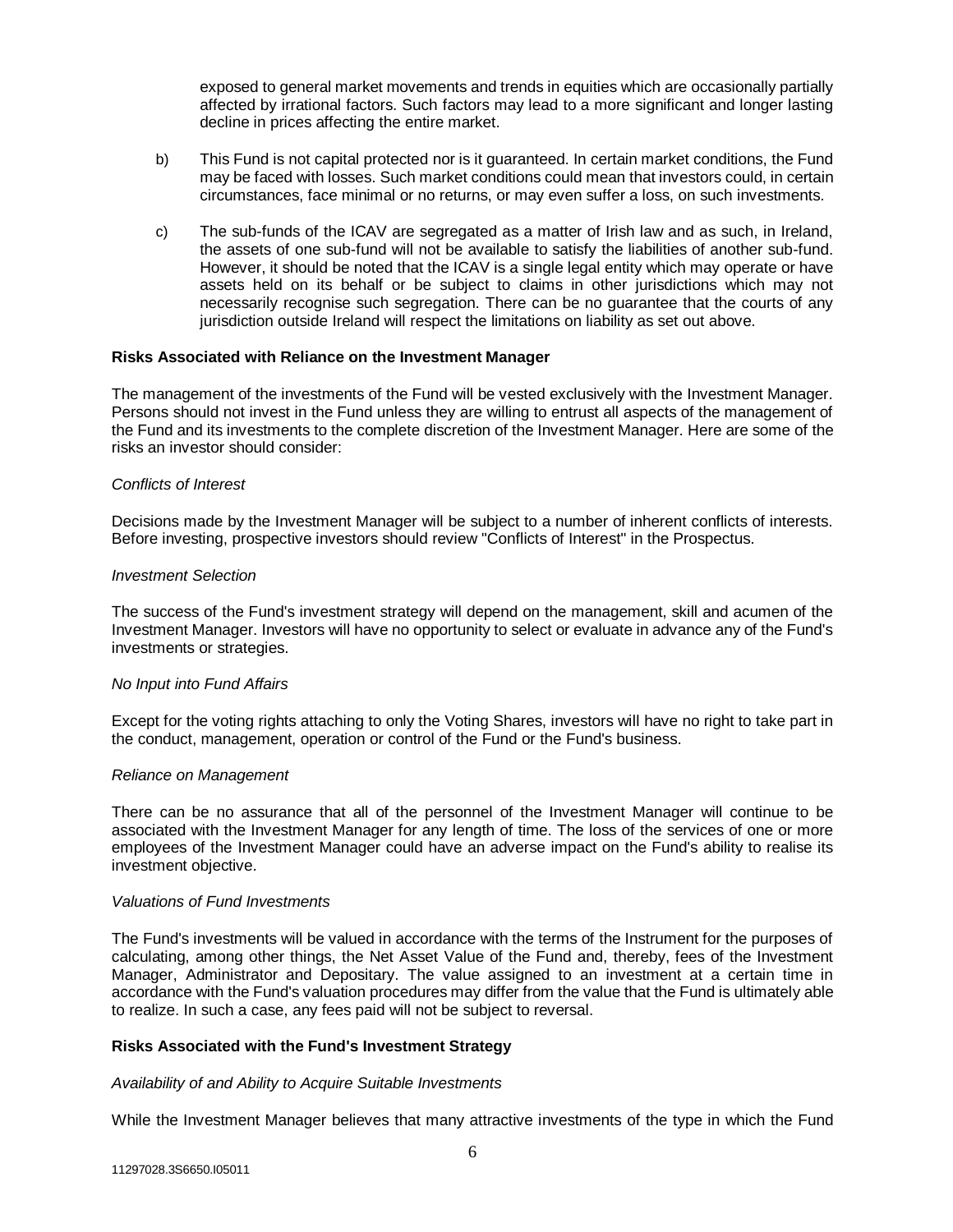may invest are currently available and can be identified, there can be no assurance that such investments will be available when the Fund commences investment operations, or that available investments will meet the Fund's investment criteria. Furthermore, the Fund may be unable to find a sufficient number of attractive investment opportunities to meet its investment objective.

# *Emerging Markets*

Investment in Emerging Market securities and securities with Emerging Markets exposure involves a greater degree of risk than investment in securities of issuers based in developed countries. Among other things, emerging market securities investments may carry the risks of less publicly available information, more volatile markets, less strict securities market regulation, more accounting or financial fraud, less favourable tax provisions, and a greater likelihood of severe inflation and economic instability, political risks, unstable currency, war and/or expropriation of personal property than investments in securities of issuers based in developed countries. In addition, investment opportunities in certain Emerging Markets may be restricted by legal limits on foreign investment in local securities.

Emerging Markets generally are not as efficient as those in developed countries. In some cases, a market for a security may not exist locally, and transactions will need to be made on a neighbouring exchange. Volume and liquidity levels in Emerging Markets are lower than in developed countries. When seeking to sell emerging market securities, little or no market may exist for such securities. In addition, issuers based in Emerging Markets are not generally subject to uniform accounting and financial reporting standards, practices and requirements comparable to those applicable to issuers based in developed countries, thereby potentially increasing the risk of fraud or other deceptive practices. Furthermore, the quality and reliability of official data published by the governments or securities exchanges in Emerging Markets may not accurately reflect the actual circumstances being reported.

The issuers of some Emerging Market securities, such as banks and other financial institutions, may be subject to less stringent regulations than would be the case for issuers in developed countries and, therefore, potentially carry greater risks. Custodial expenses and transaction costs for a portfolio of Emerging Markets securities generally are higher than for a portfolio of securities of issuers based in developed countries.

#### *Changing Conditions Could Cause the Fund to Suffer Losses*

There are innumerable external factors that could impact the Fund including changes in economic conditions (such as interest rates and inflation rates), industry conditions, governmental regulation, competition, technological developments, political and diplomatic events and trends, the outbreak of war or terrorist acts, changes in tax laws and other factors. The Investment Manager will not be able to exert control on any of these conditions.

#### *Concentration of Investments*

The Investment Management Agreement imposes no limits on the concentration of the Fund's investments in particular countries, regions, securities, industries, or sectors and at times (subject to the investment restrictions) the Fund expects to hold a relatively small number of securities positions, each representing a relatively large portion of the Fund's capital. Losses incurred in those positions could have a material adverse effect on the Fund's overall financial condition. The Fund's investment portfolio (because of size, investment strategy and other considerations) may be confined to the securities of relatively few countries, regions, issuers or industries.

#### *Counterparty risk*

The Fund will be subject to the risk of the inability of any counterparty to perform with respect to transactions, whether due to insolvency, bankruptcy or other causes. In particular, investors should be aware that the use of contracts for difference or other OTC derivatives exposes the Fund to credit risk. The risk is that the provider of the contracts for difference becomes insolvent while it owes money to the Fund.

#### *Currency Fluctuations*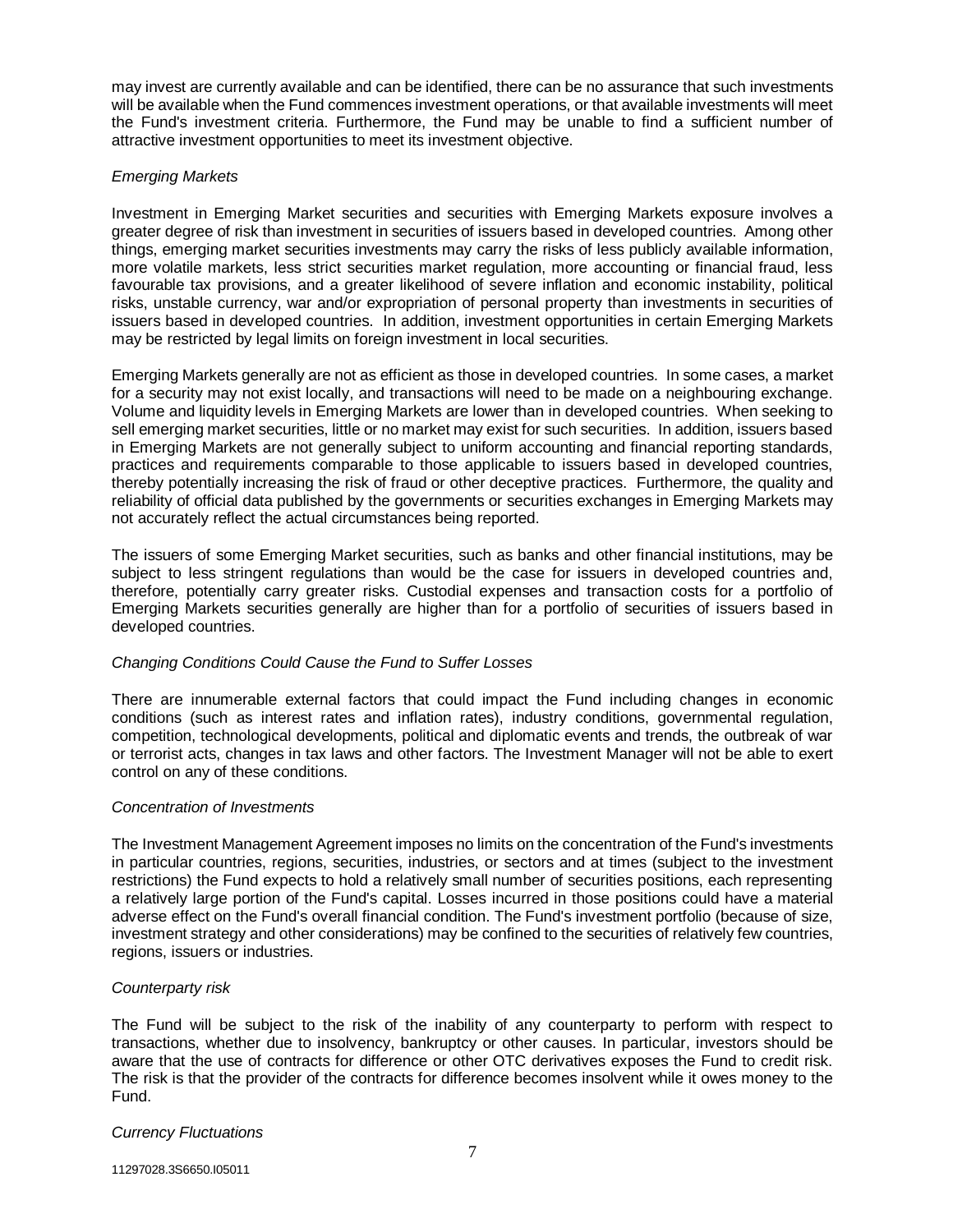The performance of the assets held by the Fund may be strongly influenced by movements in currency rates because the currency positions held by the Fund may not correspond with the securities positions held. A Class may be designated in a currency other than the Base Currency of the Fund. In such circumstances adverse exchange rate fluctuations between the Base Currency of the Fund and the currency in which the relevant Class is designated may result in a decrease in return and/or a loss of capital for Shareholders.

#### *Equity Securities*

The Fund's investment portfolio is principally composed of equities. Numerous inter-related and difficultto-quantify economic factors influence the value of equities. It is generally true that the price level of an issuer's equity is more vulnerable to developments affecting such issuer, as well as to general market sentiment and the effect of political, military, climate-related and other factors extraneous to the markets themselves, than are debt prices. Equity prices also may be more readily affected by market manipulation and misconduct (such as "insider trading") than are those of debt values.

#### *General Investment and Market Risks*

There can be no guarantee of the success of the Investment Manager's investment strategy and the Fund's activities may be significantly and adversely affected by general economic and market conditions, such as interest rates, availability of credit, inflation rates, economic uncertainty, changes in laws, and national and international political circumstances. These factors may affect the level and volatility of securities prices and the liquidity of the Fund's investments. Unexpected volatility or illiquidity could impair the Fund's profitability or result in losses.

Moreover, some of the Fund's investments may have limited liquidity. In addition, the Fund may invest in a limited number of securities, and as a consequence, the aggregate returns realized by the Investors may be substantially adversely affected by the unfavourable performance of a small number of such investments. If the Investment Manager elects to concentrate the Fund's investments in a particular industry or issuer, the Fund's portfolio will then become more susceptible to fluctuations in value resulting from adverse economic conditions affecting that particular industry or issuer.

# *Inflation*

A rising rate of inflation will have the effect of reducing the relative value of any gain by an equivalent amount.

#### *Multiple Sectors, Markets and Strategies*

The profitability of a significant portion of the Fund's investment programme depends to a great extent upon correctly assessing the future course of price movements of securities and other investments across multiple sectors. Issuers and companies that are in similar industry sectors may be similarly affected by particular economic or market events. To the extent the Fund has substantial holdings within a particular sector, the risks associated with that sector increase. There can be no assurance that the Investment Manager will be able to predict accurately such price movements. Although the Investment Manager may attempt to mitigate market risk through the use of long positions or other methods, there may be a significant degree of market risk.

Significant risk variables include equity, credit, interest rate, volatility, event and counterparty risks. In this regard, "event risk" relates to the possibility that unforeseen economic or market events may negatively impact the Fund.

#### *Risk of investing in New Issues*

Investing in New Issues involves buying a stake in a company at the time that the relevant company makes its initial public offering of securities. Many companies and stock promoters entice investors by promising an opportunity to make high returns by investing in a start-up enterprise. The prices of such securities may differ significantly from their traded prices. Furthermore, the prices of the securities may not reflect the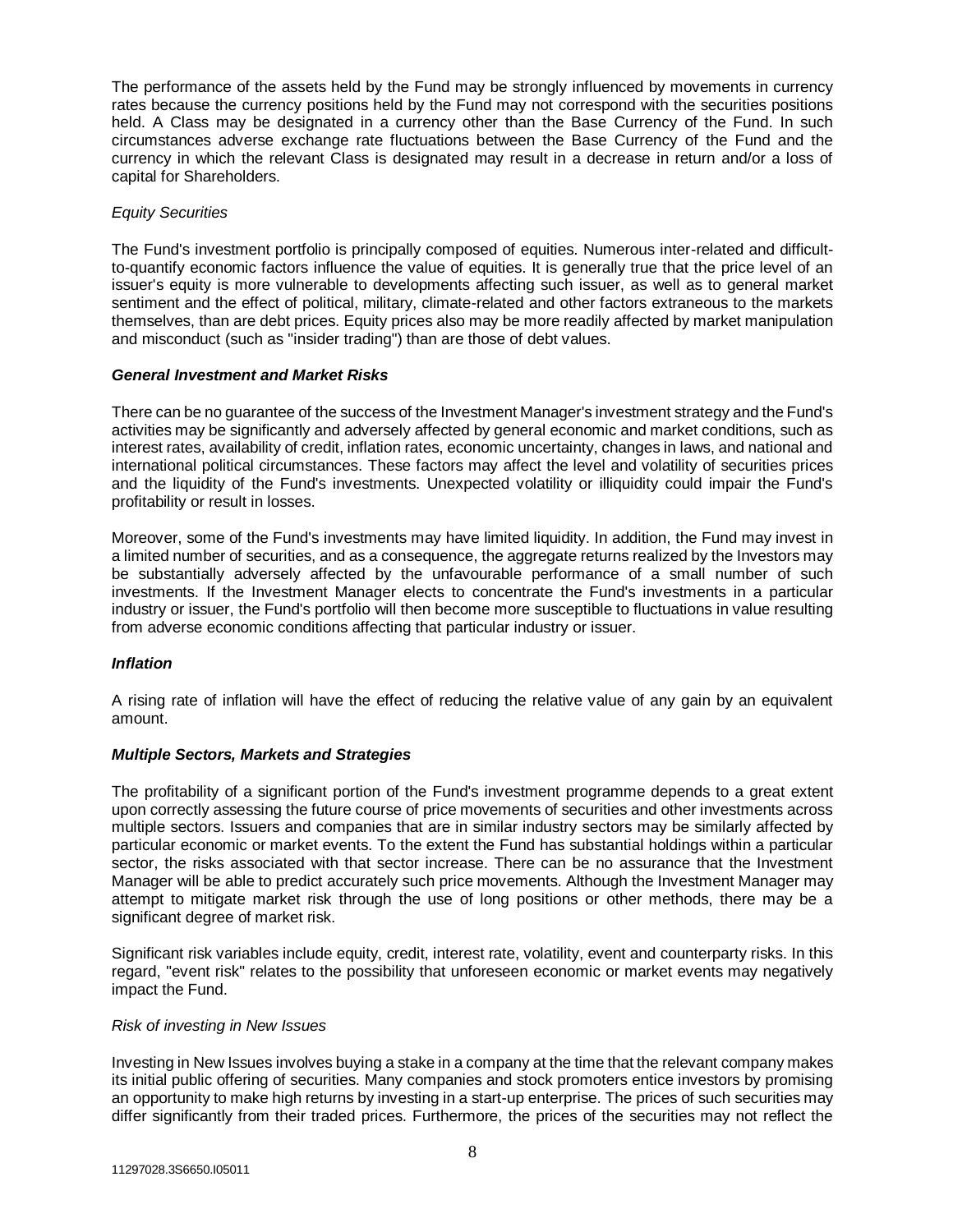prices in other concurrently operating automated trading systems dealing in the same securities. News announcements made by the issuers may affect the price of the securities after regular market hours. Similarly, important financial information is often announced outside regular market hours. In trading such securities, these announcements may occur during trading and may cause an exaggerated and unsustainable effect on the price of a particular type of securities.

#### **Risks associated with the Structure and Operation of the Fund**

#### *Distributions - Tax Liability*

The Fund does not intend to make distributions to the investors, but intends instead to reinvest substantially all net proceeds from the sale of assets, including the cost bases and all income and gain. Cash that might otherwise be available for distribution will also be reduced by payment of the Fund's obligations, payment of the Fund's expenses and establishment of appropriate reserves. As a result, if the Fund is profitable, investors in all likelihood will be credited with the Fund's net income, and will incur the resulting income tax liability (to the extent they are subject to income tax), even though investors do not receive any Fund distributions. An investor may obtain cash from the Fund only by redeeming Shares**.**

#### *Effect of Substantial Redemptions*

Substantial redemptions within a short period of time could require the Fund to liquidate securities positions more rapidly than would otherwise be desirable, possibly reducing the value of the Fund's assets and/or disrupting the Investment Manager's investment strategy.

#### *Resignation of the Investment Manager*

The success of the Fund will depend on the ability of the Investment Manager to develop and implement investment strategies to achieve the Fund's investment objective. The Fund's investment performance could be materially affected if the Investment Manager were to cease to be involved in the active management of the Fund's investment portfolio. If the Investment Management Agreement is terminated (by either the Investment Manager or the Fund) or if the Investment Manager withdraws, dissolves or becomes insolvent, the Fund may be terminated by a Special Resolution of the Shareholders of the Fund requiring the Fund to be wound up voluntarily or by the Directors in accordance with the provisions under "14. Termination of Funds" in the Prospectus.

#### *Tax Risks*

The tax aspects of an investment in the Fund are complicated and each prospective investor should have them reviewed by professional advisors familiar with such investor's personal tax situation and with the tax laws and regulations applicable to the investor and private investment vehicles. The Fund is not intended and should not be expected to provide any tax shelter.

**The Fund will, on request, provide supplementary information to Shareholders relating to the risk management methods employed, including the quantitative limits that are applied and any recent developments in the risk and yield characteristics of the main categories of investments.**

#### **DIVIDEND POLICY**

<span id="page-9-0"></span>The Fund does not pay dividends in respect of the Shares and accordingly it is expected that all income and gains will be reinvested.

If the dividend policy of a Class should change, full details will be provided in an updated Supplement and all Shareholders will be notified in advance.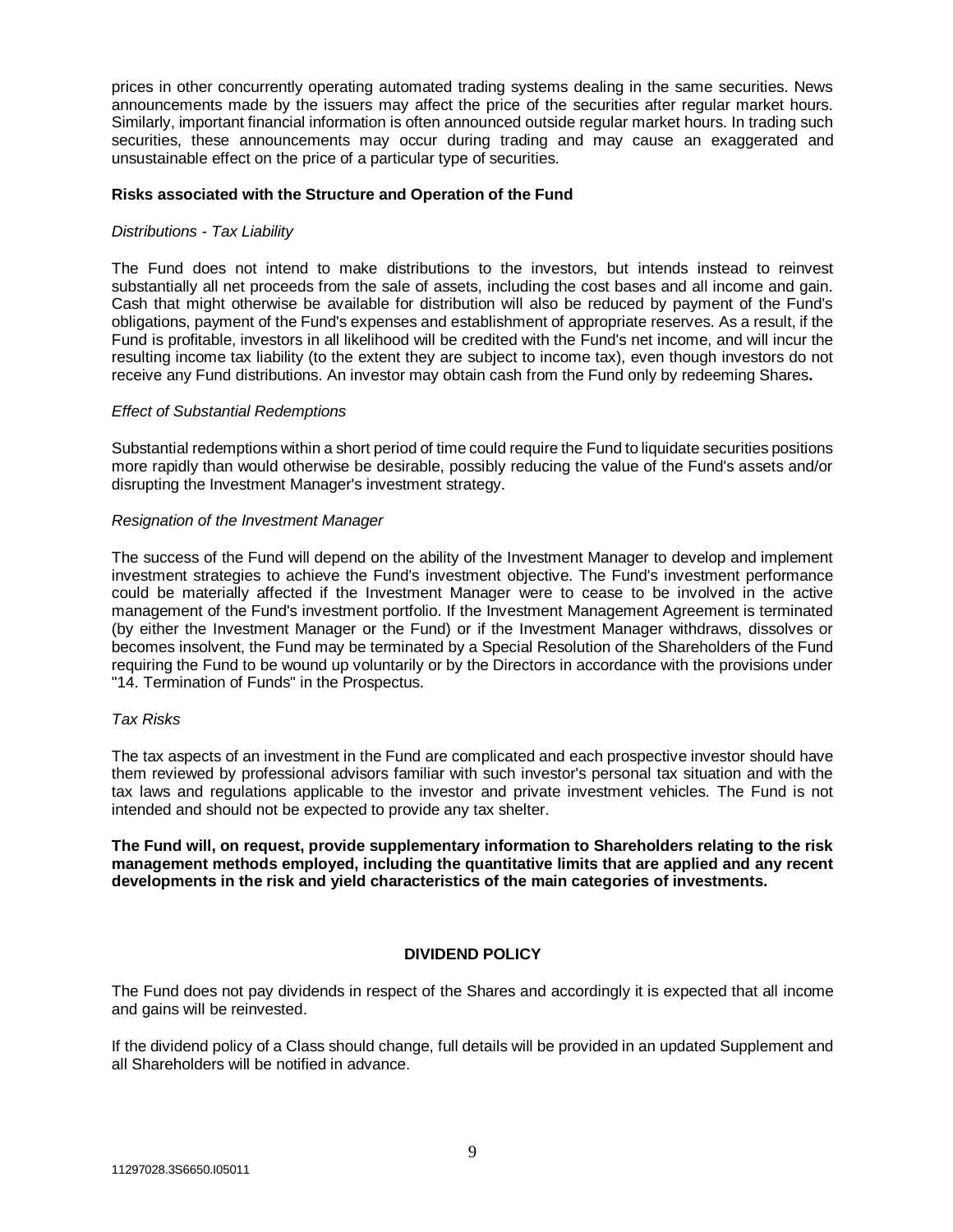#### **INVESTMENT MANAGER**

#### **Investment Manager and Distributor**

<span id="page-10-0"></span>Foyston, Gordon & Payne Inc. (the "**Investment Manager**") has day-to-day responsibility for managing the Fund's portfolio. Foyston, Gordon & Payne, located at 1 Adelaide Street East, 26<sup>th</sup> Floor, Toronto, Ontario, Canada is a multi-asset class investment manager providing services to public and corporate funds, endowments and foundations, retirement plans, and other institutional accounts. As of September 30, 2019, the Investment Manager had approximately USD 9.3 billion in assets under management.

#### **Material Contracts**

The **Investment Management Agreement** dated 19 December 2019, as amended or restated, between the ICAV and the Investment Manager. The Investment Management Agreement provides that the appointment of the Investment Manager will continue unless and until terminated by either party giving to the other not less than 90 days' written notice although in certain circumstances the Investment Management Agreement may be terminated forthwith by notice in writing by either party to the other. The Investment Management Agreement contains certain indemnities payable out of the assets of the Fund in favour of the Investment Manager which are restricted to exclude matters resulting from the fraud, wilful default or negligence of the Investment Manager in the performance or non-performance of its obligations and duties.

The Investment Management Agreement contains limited recourse provisions under which the recourse against the ICAV or the Investment Manager in respect of any claims arising under or in relation to the Investment Management Agreement is expressed to be limited to the Fund established in respect of the Shares to which such claims relate, and the Investment Manager will have no recourse to any other assets of the ICAV or the officers of the ICAV. If following the realisation of the Fund and the application of such realisation proceeds in payment of all claims of the Investment Manager relating to the Fund and all other liabilities (if any) of the ICAV ranking pari passu with or senior to such claims which have recourse to the Fund (for these purposes the "**Relevant Date**"), such claims are not paid in full, (a) the amount outstanding in respect of such claims will be automatically extinguished, (b) the Investment Manager will have no further right of payment in respect thereof and (c) the Investment Manager will not be able to petition for the winding-up of the ICAV as a consequence of any such shortfall; provided that (a) and (b) above shall not apply to any assets of the Fund that may be subsequently held or recouped by the Fund between the Relevant Date and date of termination of the Fund in accordance with the Central Bank Rules.

The **Distribution Agreement** dated 16 February 2016, as amended or restated, between the ICAV and the Distributor. The Distribution Agreement provides that the appointment of the Distributor will continue unless and until terminated by either party giving to the other not less than 90 days' written notice although in certain circumstances the Distribution Agreement may be terminated forthwith by notice in writing by either party to the other. The Distribution Agreement contains certain indemnities payable out of the assets of the Fund in favour of the Distributor which are restricted to exclude matters resulting from the fraud, bad faith, wilful default or negligence of the Distributor in the performance or non-performance of its obligations and duties.

The Distribution Agreement contains limited recourse provisions under which the recourse against the ICAV or the Distributor in respect of any claims arising under or in relation to the Distribution Agreement is expressed to be limited to the Fund established in respect of the Shares to which such claims relate, and the Distributor will have no recourse to any other assets of the ICAV. If following the realisation of the Fund and the application of such realisation proceeds in payment of all claims of the Distributor relating to the Fund and all other liabilities (if any) of the ICAV ranking pari passu with or senior to such claims which have recourse to the Fund (for these purposes the "**Relevant Date**"), such claims are not paid in full, (a) the amount outstanding in respect of such claims will be automatically extinguished, (b) the Distributor will have no further right of payment in respect thereof and (c) the Distributor will not be able to petition for the winding-up of the ICAV as a consequence of any such shortfall; provided that (a) and (b) above shall not apply to any assets of the Fund that may be subsequently held or recouped by the Fund between the Relevant Date and date of termination of the Fund in accordance with the Central Bank Rules.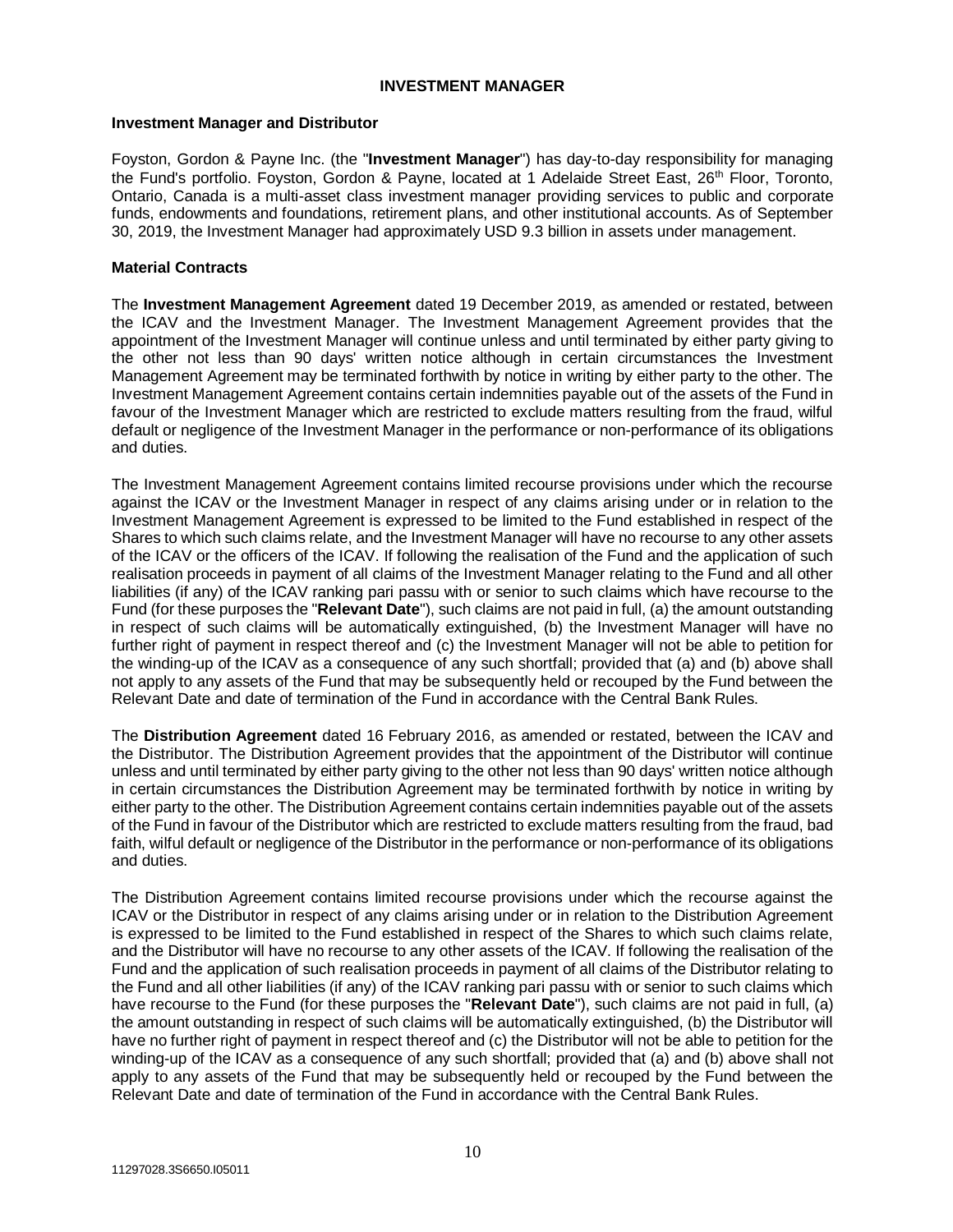# **KEY INFORMATION FOR SUBSCRIBING AND REDEEMING**

**Description of the Shares**

<span id="page-11-0"></span>

| <b>Class 'F1*' Shares</b> | <b>Initial Issue</b><br><b>Price</b> | <b>Minimum Initial Subscription</b> | <b>Minimum Subsequent</b><br><b>Subscription</b> |
|---------------------------|--------------------------------------|-------------------------------------|--------------------------------------------------|
| USD <sub>F1</sub>         | <b>USD 100</b>                       | USD \$1,000,000                     | <b>USD\$10,000</b>                               |
| <b>GBPF1</b>              | £100                                 | £1,000,000                          | £10,000                                          |
| EUR F1                    | €100                                 | €1,000,000                          | € 10,000                                         |

| Class 'F2*'<br><b>Shares</b> | <b>Initial Issue</b><br><b>Price</b> | <b>Minimum Initial Subscription</b> | <b>Minimum Subsequent</b><br><b>Subscription</b> |
|------------------------------|--------------------------------------|-------------------------------------|--------------------------------------------------|
| <b>USD F2</b>                | <b>USD 100</b>                       | <b>USD \$1,000,000</b>              | <b>USD\$10,000</b>                               |
| GBP <sub>F2</sub>            | £100                                 | £1,000,000                          | £10,000                                          |
| <b>EUR F2</b>                | €100                                 | €1,000,000                          | €10,000                                          |

| <b>Class 'I' Shares</b> | <b>Initial Issue</b><br><b>Price</b> | <b>Minimum Initial</b><br><b>Subscription</b> | <b>Minimum Subsequent</b><br><b>Subscription</b> |
|-------------------------|--------------------------------------|-----------------------------------------------|--------------------------------------------------|
| USD <sub>I</sub>        | <b>USD 100</b>                       | USD \$1,000,000                               | <b>USD\$10,000</b>                               |
| <b>GBP</b>              | £100                                 | £1,000,000                                    | £10,000                                          |
| <b>EUR I</b>            | €100                                 | €1,000,000                                    | €10,000                                          |

| Class 'A*' Shares   Initial Issue | <b>Price</b>   | <b>Minimum Initial</b><br><b>Subscription</b> | <b>Minimum Subsequent</b><br><b>Subscription</b> |
|-----------------------------------|----------------|-----------------------------------------------|--------------------------------------------------|
| <b>USD A</b>                      | <b>USD 100</b> | <b>USD \$5,000</b>                            | <b>USD\$500</b>                                  |
| <b>GBP A</b>                      | £100           | £5,000                                        | £500                                             |
| <b>EUR A</b>                      | €100           | €5,000                                        | €500                                             |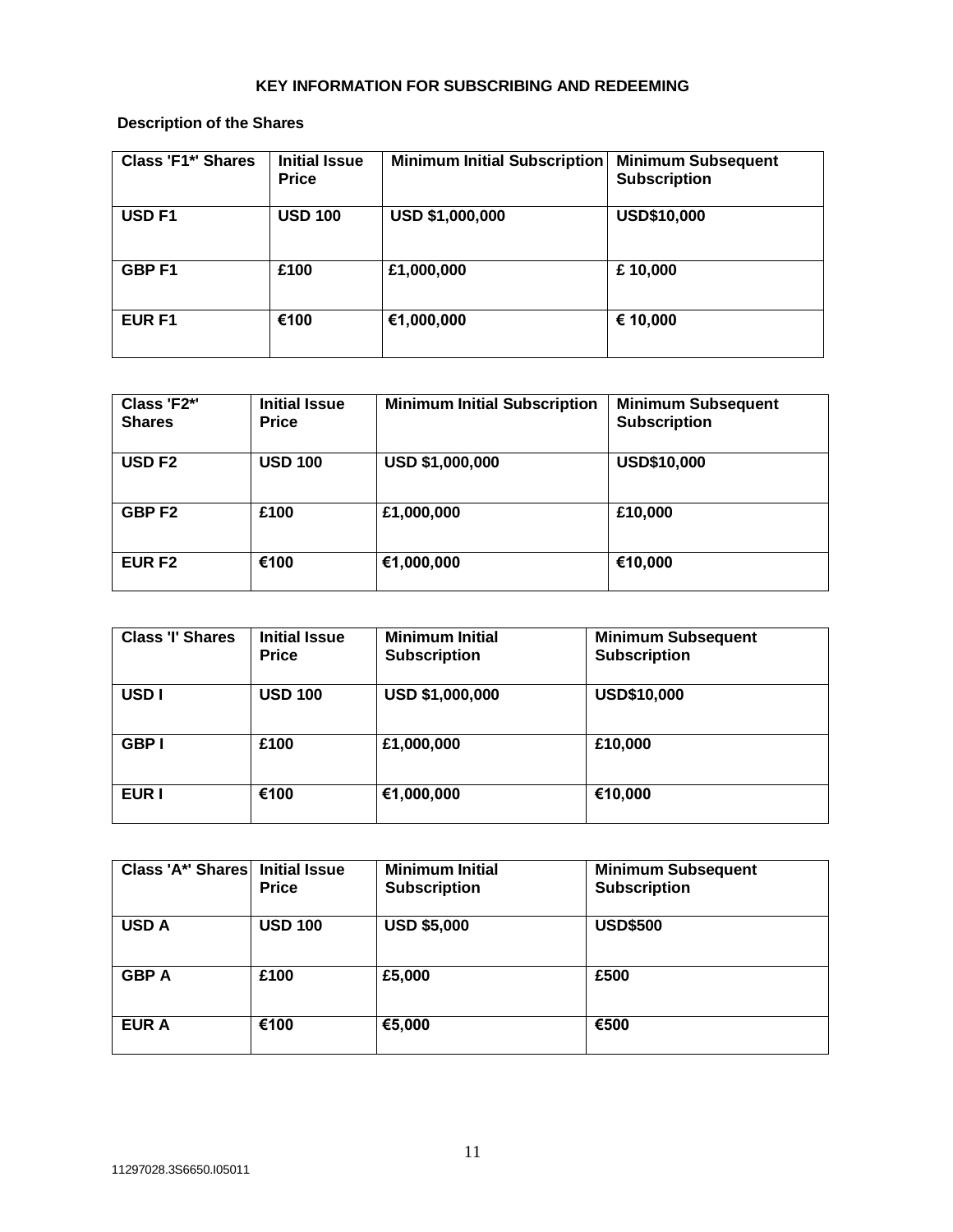| <b>Class 'B' Shares</b> | <b>Initial Issue</b><br><b>Price</b> | <b>Minimum Initial</b><br><b>Subscription</b> | <b>Minimum Subsequent</b><br><b>Subscription</b> |
|-------------------------|--------------------------------------|-----------------------------------------------|--------------------------------------------------|
| <b>USD B</b>            | <b>USD 100</b>                       | <b>USD \$5,000</b>                            | <b>USD\$500</b>                                  |
| <b>GBP B</b>            | £100                                 | £5,000                                        | £500                                             |
| <b>EUR B</b>            | €100                                 | €5,000                                        | €500                                             |

The creation of further Share Classes, which may be hedged or unhedged, must be notified to, and cleared, in advance with the Central Bank.

\*The Class F1 Shares have a maximum subscription (capped) net asset value of \$100,000,000 (or equivalent amount in another currency); the Class F2 Shares have a maximum subscription (capped) net asset value of \$100,000,000 (or equivalent amount in another currency) and the Class A Shares have a maximum subscription (capped) net asset value of \$50,000,000 (or equivalent amount in another currency). The Directors shall close the Class F1 Shares, Class F2 Shares and Class A Shares to further subscriptions once the capped net asset value is reached. Existing investors in Class F1 Shares, Class F2 Shares and Class A Shares may continue to subscribe for new Shares in their respective Classes after the capped net asset value is reached.

The above classes are unhedged, which means that the Investment Manager will not attempt to mitigate the effect of fluctuations in the exchange rates between the Class currency and the Base Currency. In the case of a Class that is denominated in a currency other than the Base Currency, a currency conversion will take place on subscription, redemption and distributions at prevailing exchange rates. The value of the Share expressed in the Class currency may be subject to exchange rate risk in relation to the Base Currency.

#### **All Share Classes shall be open for public participation.**

#### **Subscription Price and Repurchase Price**

The Subscription Price and Repurchase Price at which a Share will be subscribed for or repurchased on a Dealing Day, as the case may be, is the Net Asset Value per Share on the relevant Dealing Day, post the Initial Offer Period, as adjusted in accordance with any applicable fees as described under "Fees and Expenses" section and in accordance with the provisions of this section.

The Net Asset Value per Share will differ on each Dealing Day:

- a) as the Fund's Net Asset Value will increase or decrease over time;
- b) as the fees and expenses in relation to the Fund will accrue over time;
- c) due to dealing charges, taxes and other similar costs and spreads from buying and selling securities on behalf of the Fund.

#### **Accordingly, you should note that the Net Asset Value per Share at any time may be less than the original value of your investment and you should be prepared to sustain a loss on your investment.**

#### **Details of minimum investments**

The Classes are available to Shareholders who make an initial and subsequent investment, as disclosed in the relevant table above, or such other amounts as the Directors may from time to time determine. The Directors may, at their discretion, accept minimum initial investments and subsequent investments which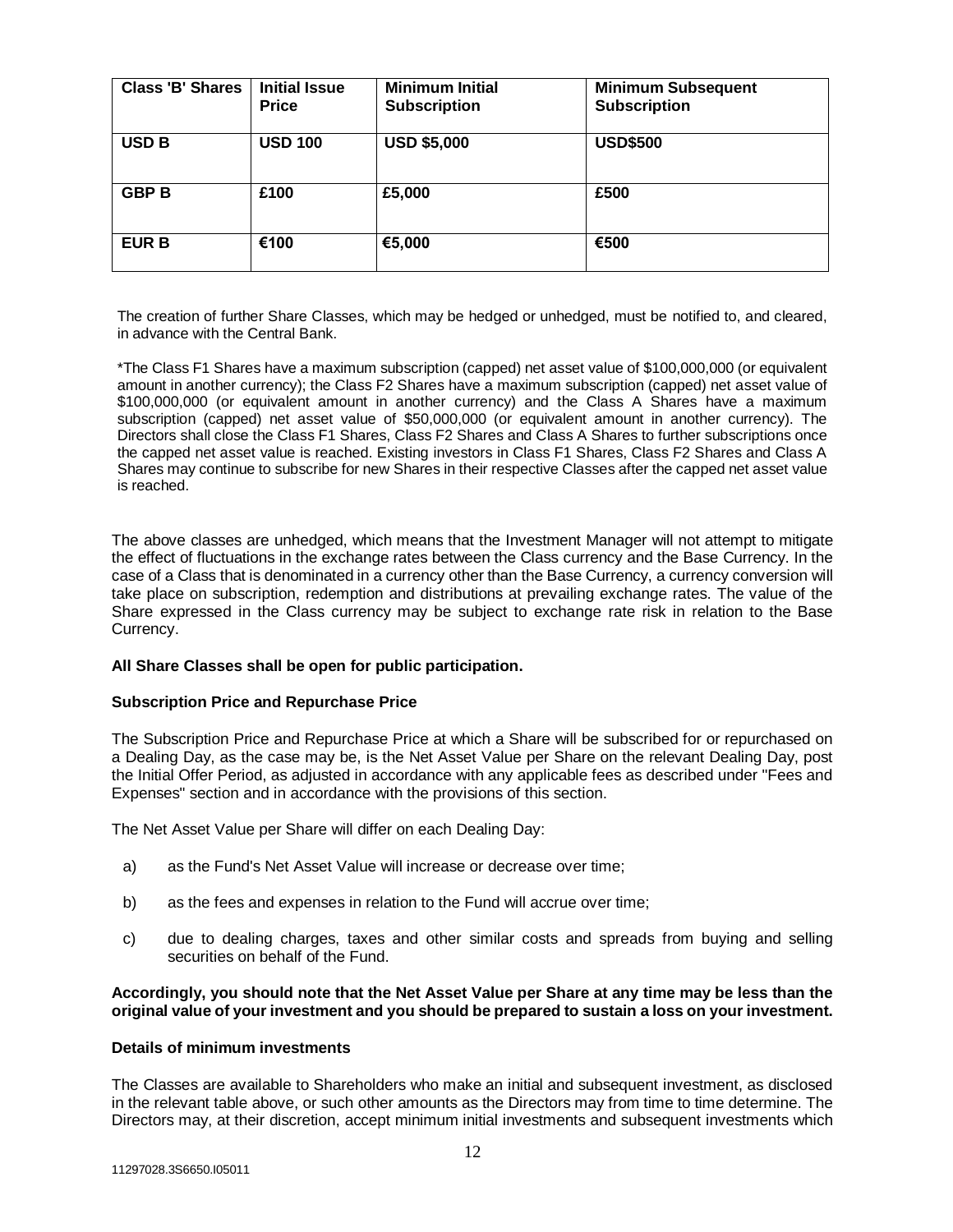do not meet the relevant threshold.

#### **Base Currency**

The base currency of the Fund is USD (the "**Base Currency**").

# **Business Day**

Any day, other than a Saturday or Sunday on which the banks are open for business in Ireland (and any other day as the Directors may determine, and notify in advance to Shareholders, to be relevant for the operations of the Fund) ("**Business Day**").

# **Dealing Day**

The dealing day is every Business Day (the "**Dealing Day**").

#### **Dealing Deadline**

The dealing deadline is 12:00 pm (Dublin time) on the relevant Dealing Day, or such other times as the Directors may determine and notify in advance to Shareholders. The Directors may agree to accept applications after the Dealing Deadline, only in exceptional circumstances, provided such applications are received before the first asset of the Fund is valued with respect to the relevant Valuation Point for the relevant Dealing Day ("**Dealing Deadline**").

#### **Initial Offer Period**

The initial offer period for the GBP A Shares, USD A Shares, EUR A Shares, GBP B Shares, USD B Shares and EUR B Shares will start at 9:00am (Irish time) on 6 January 2021 and will finish at 5:00pm on 3 June 2021 (the **"Initial Offer Period**").

The Initial Offer Period may be shortened or extended by the Directors. The Central Bank will be notified in advance of any such shortening or extension if subscriptions for Shares have been received and otherwise shall be notified subsequently, on an annual basis.

#### **Valuation Point**

The Valuation Point shall be the close of business in the relevant market on the relevant Dealing Day, being the time at which the latest available closing prices on relevant stock exchanges or markets are used for the purpose of the valuation of assets and liabilities of the Fund (or such other time as the Directors may in their discretion determine). For the avoidance of doubt, the Valuation Point for a particular Dealing Day shall not be before the Dealing Deadline relevant to such Dealing Day ("**Valuation Point**").

#### **Settlement Date**

Subscriptions will not be processed until the original Account Opening Form and all required identity verification documents (and all supporting documentation) have been received and verified by the Administrator. Upon receipt of your account number from the Administrator subscription monies should be paid to the Subscription/Redemptions Account specified in the Subscription Form (or such other account specified by the Administrator) so as to be received in cleared funds by no later than three Settlement Business Days following the relevant Dealing Day or such later time as the directors may agree from time to time, provided that, in the case of redemptions this date shall be no more than ten Business Days after the relevant Dealing Day.

The relevant Settlement Date in the case of a repurchase of Shares refers to the date when the ICAV makes the relevant payments (if any) to the holder of Shares whose name appears in the register of Shares of the ICAV (the "**Registered Shareholders**") such as a nominee. The Registered Shareholders will make such payments to their underlying investors in due course. Accordingly, an investor who has his or her Shares held through a Registered Shareholder may receive the relevant payments after the dates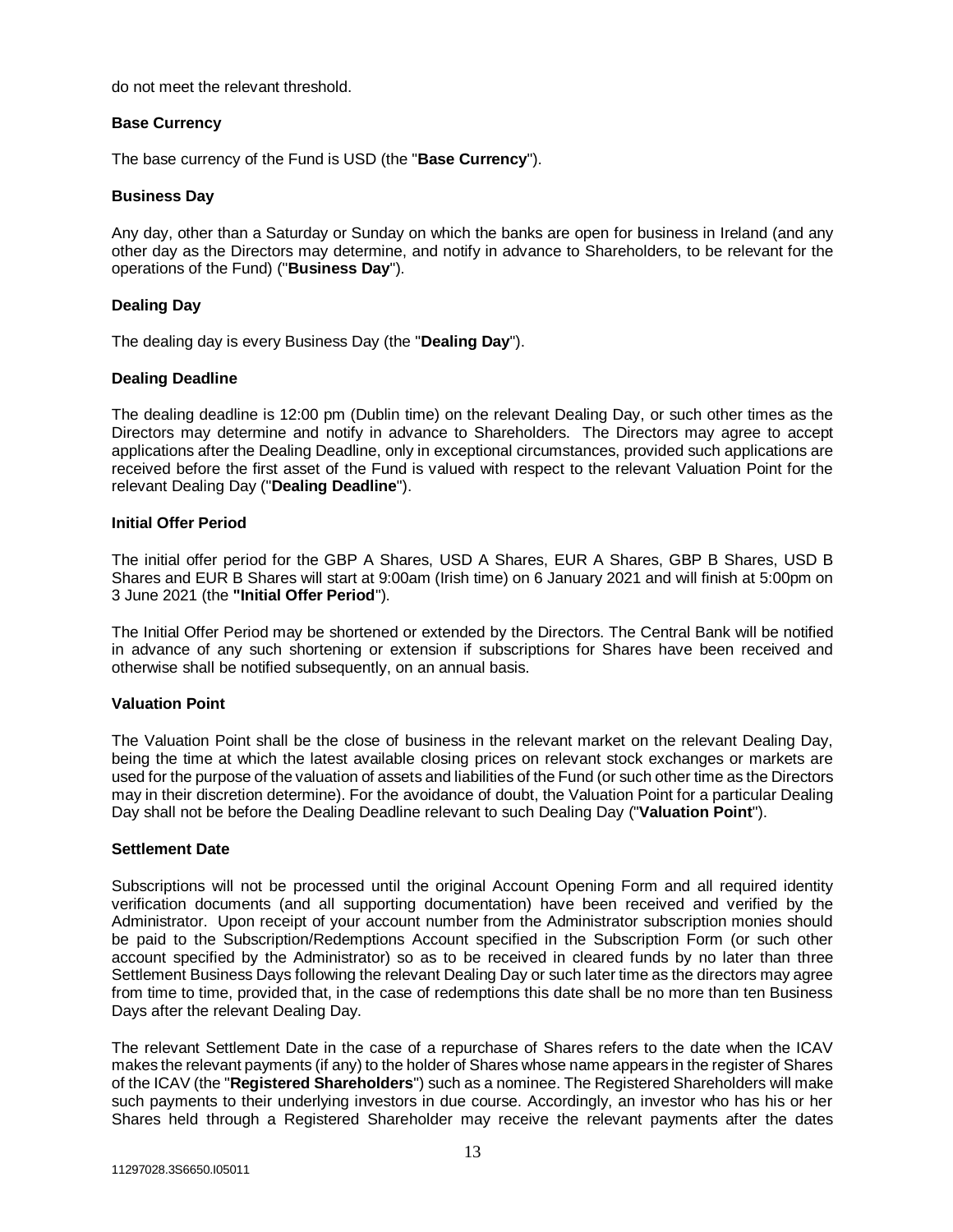specified in this Supplement.

Monies in the Subscription/Redemptions Account will become the property of the Fund upon receipt and during the period between receipt of subscription monies and the Dealing Day on which Shares are issued, investors will be treated as unsecured creditors of the Fund. Investors' attention is drawn to the risk factor under the heading "*Subscriptions/Redemptions Account Risk*" as set out in the Prospectus.

If payment in full and/or a properly completed Account Opening form and all required identity verification documents (and all supporting documentation) have not been received by the relevant times stipulated above, the application to subscribe may be refused, or in the event of non-clearance of funds, the allotment of Shares made in respect of such application may, at the discretion of the Directors, be cancelled, or, alternatively, the Directors may treat the application as an application for such number of Shares as may be purchased with such payment on the Dealing Day next following receipt of payment in full of cleared funds or a properly completed Account Opening Form and all required identity verification documentation (and all supporting documentation).

The Administrator may refuse to pay or delay payment of redemption proceeds where the requisite information for verification purposes has not been produced by a Shareholder. During this time, any such redemption proceeds will be held in the Subscriptions/Redemptions Account and shall remain an asset of the Fund. During this period, the Shareholder will rank as an unsecured creditor of the Fund until such time as the Administrator is satisfied that its anti-money-laundering procedures have been fully complied with, following which redemption proceeds will be released to the relevant Shareholder. Accordingly, Shareholders are advised to promptly provide the ICAV or the Administrator (as appropriate) with all documentation requested to reduce the risk in this scenario.

#### **Settlement Business Day**

Any day which is both a Business Day and a business day in the jurisdiction of settlement (the "**Settlement Business Day**").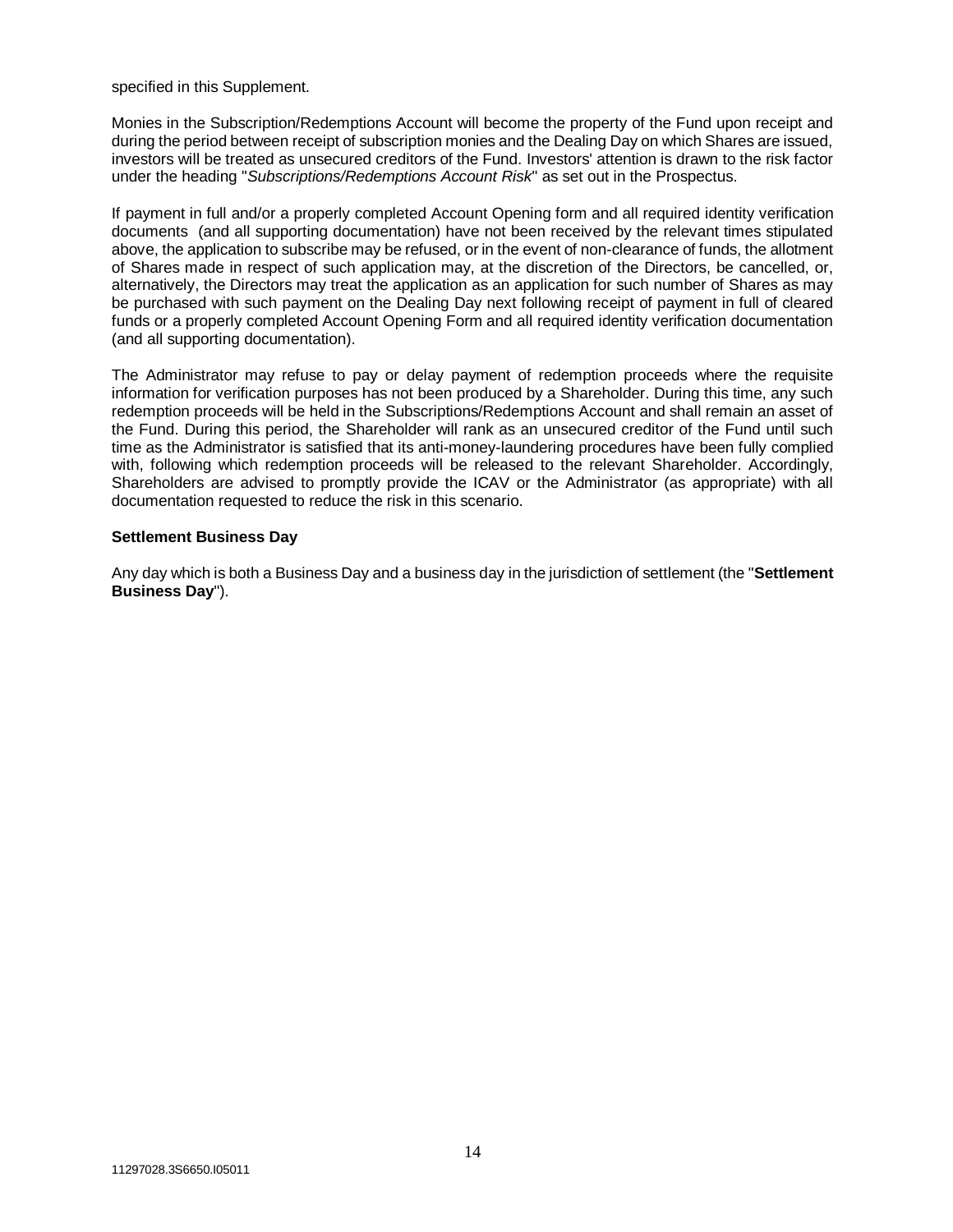# **FEES AND EXPENSES**

The fees payable by the Fund are currently as set out below.

#### <span id="page-15-0"></span>**Investment Management Fee**

The Investment Management Fee, as set out in the table below, covers the fees of the Investment Manager in respect of each Share Class of the Fund.

The Fund will also reimburse the Investment Manager for its reasonable out-of-pocket expenses incurred by the Investment Manager. Such out-of-pocket expenses may include the preparation of marketing material and portfolio reports provided that they are charged at normal commercial rates and incurred by the Investment Manager in the performance of its duties under the Investment Management Agreement.

The Investment Manager may from time to time and at its sole discretion and out of its own resources decide to pay rebates/retrocessions of part or all of the Investment Management Fee owing to the Investment Manager to some or all Shareholders or to the Fund out of the Investment Management Fee that it receives.

All fees payable to the Investment Manager will be paid in the Base Currency of the Fund. The Fund shall bear the cost of any Irish value added tax applicable to any amount payable to the Investment Manager.

#### **Voluntary Expense Cap**

The Investment Manager has imposed a Voluntary Expense Cap on all other operating fees and expenses (excluding the Investment Management Fee) payable in respect of each Class of the Fund. The other operating fees and expenses comprise of the fees and out-of-pocket expenses of the Administrator and the Depositary (as outlined in the below paragraphs), administrative expenses of the Fund, sub-depositary fees (which shall be charged at normal commercial rates), distribution fees, the regulatory levy of the Fund, establishment costs, registration costs and other administrative fees and expenses **("Other Operating Expenses").** The Voluntary Expense Cap for each Class will be reviewed on a periodic basis by the Investment Manager, in consultation with the Directors. Any increase or removal of the Voluntary Expense Cap in respect of any Class will be notified to Shareholders of that Class in advance. **In circumstances where the Other Operating Expenses accrued by the Fund exceed the Voluntary Expense Cap set out below, the excess amount shall be discharged from the Investment Management Fee payable out of the assets of the Fund before it is paid to the Investment Manager and the amount remaining for payment to the Investment Manager shall be reduced accordingly.**

| <b>Investment Management Fee</b>                                                       |                                          |
|----------------------------------------------------------------------------------------|------------------------------------------|
| <b>Share Class</b>                                                                     | <b>Maximum Investment Management Fee</b> |
| Class F1 - USD Shares, GBP Shares and EUR<br><b>Shares</b>                             | 0.35% per annum of the Net Asset Value   |
| Class F2 - USD Shares, GBP Shares and EUR<br><b>Shares</b>                             | 0.60% per annum of the Net Asset Value   |
| Class I - USD Shares, GBP Shares and EUR Shares 0.95% per annum of the Net Asset Value |                                          |
| Class A - USD Shares, GBP Shares and EUR<br><b>Shares</b>                              | 0.75% per annum of the Net Asset Value   |
| Class B - USD Shares, GBP Shares and EUR<br><b>Shares</b>                              | 1.25% per annum of the Net Asset Value   |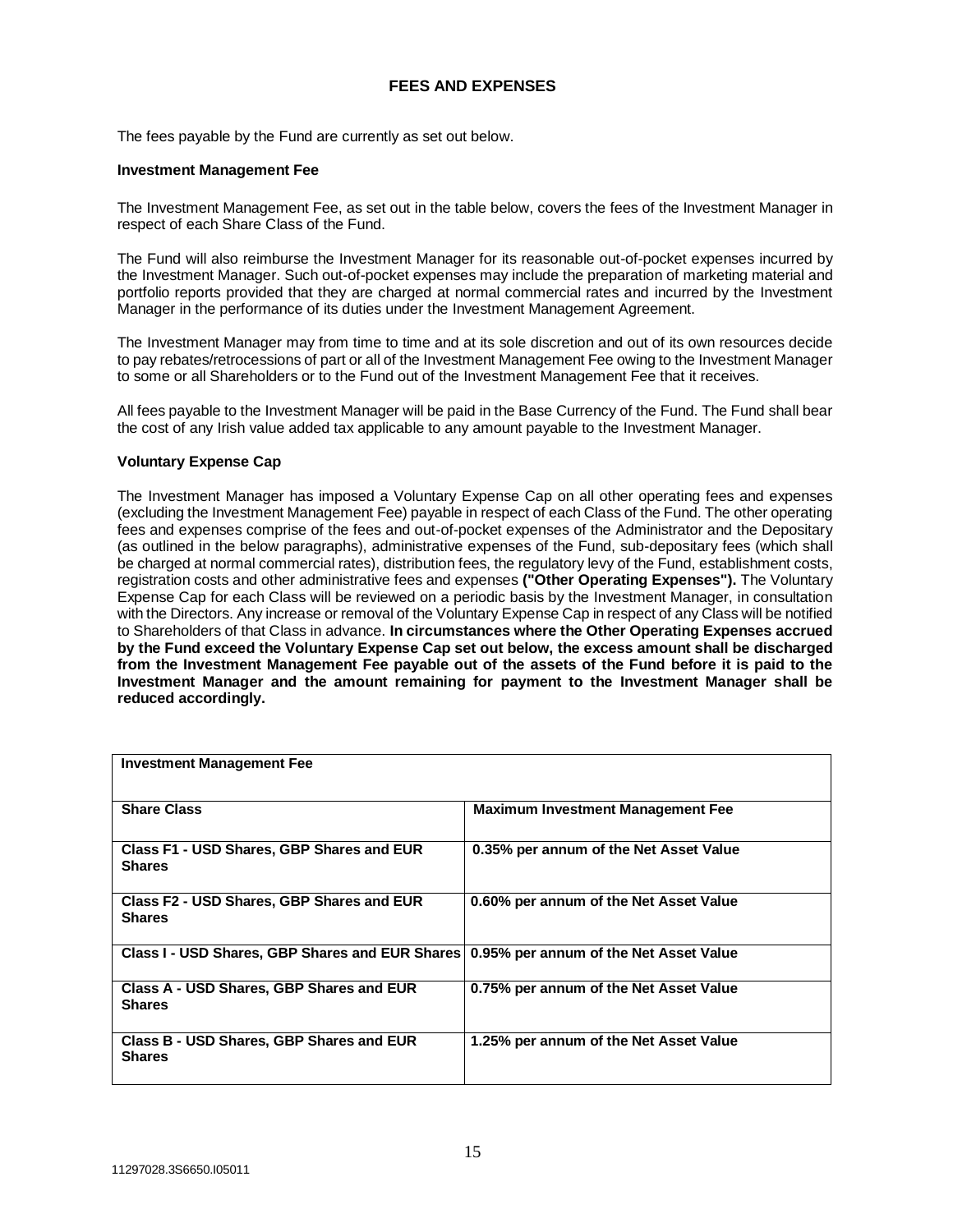| <b>Voluntary Expense Cap</b>                                                             |                                        |
|------------------------------------------------------------------------------------------|----------------------------------------|
| <b>Share Class</b>                                                                       | <b>Maximum Voluntary Expense Cap</b>   |
| Class F1 - USD Shares, GBP Shares and EUR<br><b>Shares</b>                               | 0.20% per annum of the Net Asset Value |
| Class F2 - USD Shares, GBP Shares and EUR<br><b>Shares</b>                               | 0.20% per annum of the Net Asset Value |
| Class I - USD Shares, GBP Shares and EUR Shares   0.20% per annum of the Net Asset Value |                                        |
| Class A - USD Shares, GBP Shares and EUR<br><b>Shares</b>                                | 0.20% per annum of the Net Asset Value |
| Class B - USD Shares, GBP Shares and EUR<br><b>Shares</b>                                | 0.20% per annum of the Net Asset Value |

The following provides further information in relation to the fees of the Distributor, the Administrator and the Depositary that will be incurred by the ICAV on behalf the Fund and will affect the Net Asset Value of the Fund.

# **Distributor Fee**

The Distributor will be entitled to receive out of the assets of the Fund an annual fee, accrued daily and payable quarterly in arrears, which will not exceed 0.04% of the Net Asset Value of the Fund (plus VAT, if any) subject to a minimum annual fee of €75,000.

#### **Administration Fees**

The Administrator will be entitled to receive out of the assets of the Fund an annual fee accrued daily and payable quarterly in arrears, which will not exceed 0.07% of the net assets of the Fund (plus VAT, if any). The Administrator Fees are subject to an annual minimum fee of €40,000 together with transfer agency fees and financial reporting fees which will be charged at normal commercial rates and its reasonable costs and expenses incurred by the Administrator in the performance of its duties as Administrator of the Fund and as agreed compensation for any additional services. These fees shall accrue and be calculated on each Dealing Day and shall be payable quarterly in arrears. For the avoidance of doubt, the Administrator Fees are included in the Other Operating Expenses outlined above.

#### **Depositary Fees**

The Depositary will be entitled to receive out of the assets of the Fund an annual fee, accrued daily and payable quarterly in arrears, which will not exceed 0.03% of the net assets of the Fund. The Depositary Fees are subject to an annual minimum fee of €10,000 together with sub custody fees which will be charged at normal commercial rates and its reasonable costs and expenses incurred by the Depositary in the performance of its duties as Depositary of the Fund and as agreed compensation for any additional services. These fees shall accrue and be calculated on each Dealing Day and shall be payable quarterly in arrears. For the avoidance of doubt, the Depositary Fees are included in the Other Operating Expenses outlined above.

#### **Establishment Expenses**

All fees and expenses relating to the establishment and organisation of the Fund shall be borne by the ICAV and amortised over the first five years of the operation of the Fund. Such establishment costs are not expected to exceed \$30,000 USD. The fees and expenses of the Fund (including the Management Fee) accrue daily and are payable monthly in arrears and be calculated with reference to the daily Net